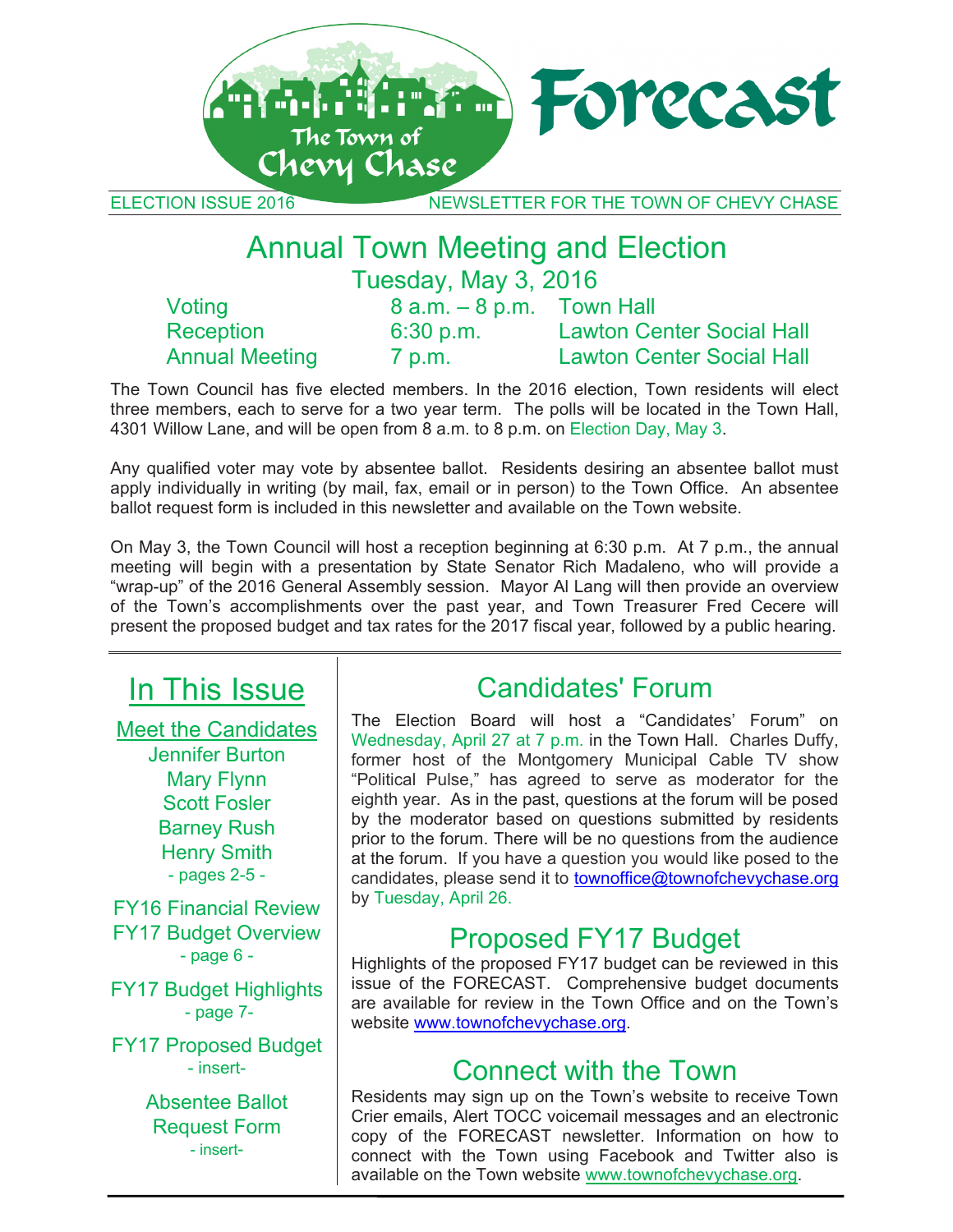# MEET THE CANDIDATES

### Jennifer Burton, 4311 Leland Street

I'm running for our Town Council because I believe we need a fresh voice and an ability to bring people together – both on the Town Council and in our Town.

My priorities will be to address our budget problems, smartly focus on the impact of development in Bethesda, concentrate on the needs of our children and families, increase transparency of the Council's work and create an environment that encourages neighbors to respect each other and each other's decisions.

I have lived in the Town since 2001. My children attended Chevy Chase Elementary. Currently Paloma is a freshman at BCC and Lucia is a  $7<sup>th</sup>$  grader at Westland. I love living in the Town and have found it an ideal place to raise children, build a home and be part of a community. I am a single Mom, own a political consulting business and serve as chair of the board of Stone Soup Films, a local non-profit.

I felt a need to step up this year, to serve as a voice for the many families of school-aged children, as well as people who feel apart from the Town's decision-making. From talking with many neighbors, friends, and town residents, I believe our priorities should be:

- **put the Town's fiscal house in order**
- **minimize impact of Bethesda development**
- **convert the surface parking lots into parks**
- **help mitigate the Purple Line**
- **improve pedestrian safety**

I believe at a time when our Town is grappling with how to address decreased revenues, an increased budget and a hit to our reserves – we need a fresh perspective on how we prioritize the Town's spending and resources.

I will also work to ensure our residents are safe by pushing for more street lights. Keeping our children safe when they walk to CCES and BCC, and the bus stops for Westland and Rosemary Hills is a top priority. The crossing for our high school students to BCC is particularly concerning. And I'll work to make sure the Town works with, not against the needs of Chevy Chase Elementary School.

I welcome your ideas, concerns and suggestions, as we need to listen to all of our Town residents, not just the most vocal ones.

I believe having a fresh voice and a balanced approach on the Town Council will build on our strengths, restore civility between neighbors and engage a wider part of our community.

### Mary Flynn, 4114 Blackthorn Street

I moved to the Town of Chevy Chase in 2011 with my husband, You Mon Tsang, and our son, Liam, who is now a freshman at B-CC High School. Originally east coasters, we moved back after two decades in California to be closer to family.

I always make an effort to give back to the community that welcomed us when we were newcomers. In 2013, I volunteered to co-moderate the Town Neighbors listserv. I started a Twitter feed @chevychase\_mmf to "live tweet" Town Council meetings, which has been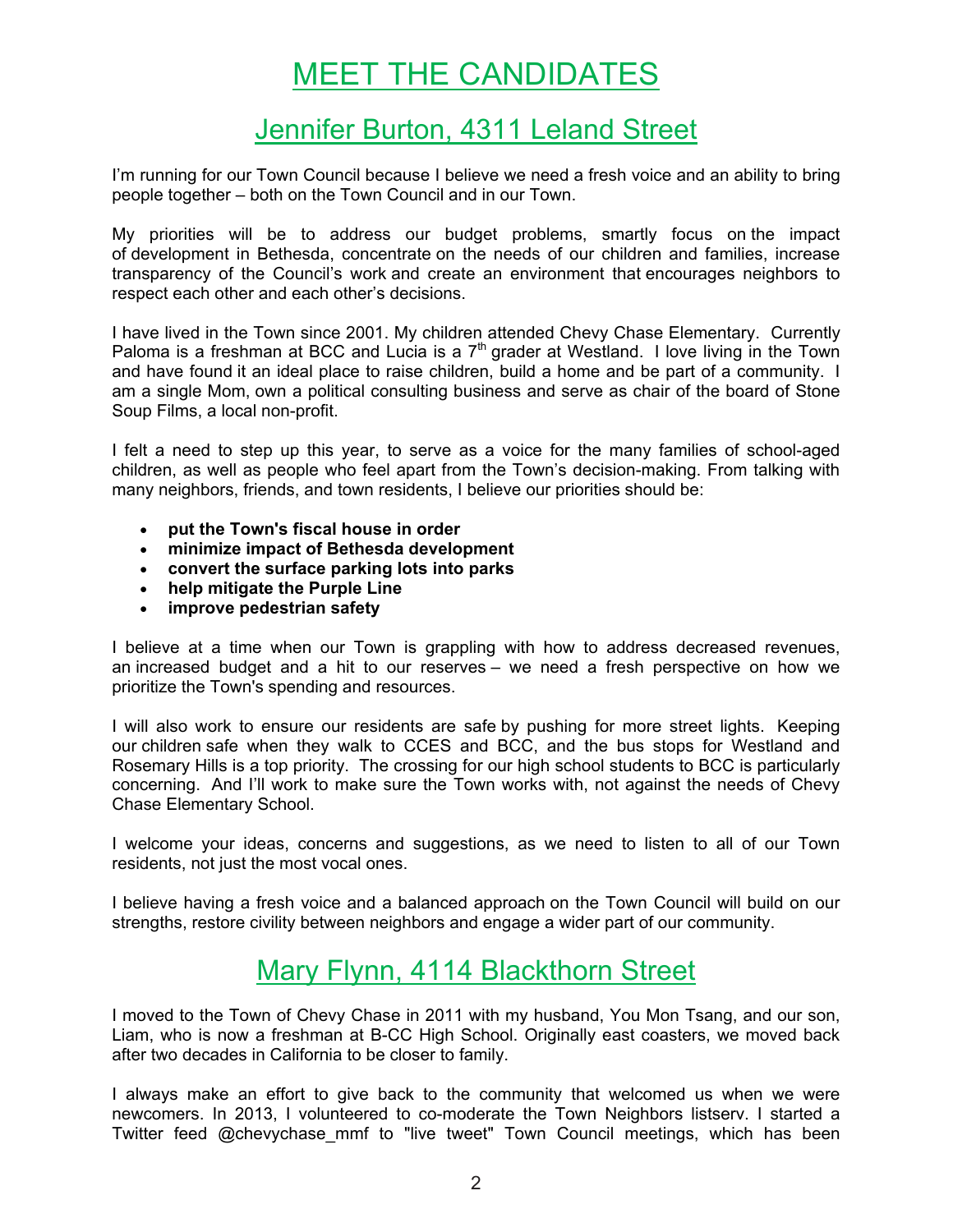especially appreciated by working parents who are unable to attend in person. I also serve on the Town's Public Services Committee.

My most recent accomplishment is founding the Coalition of Bethesda Area Residents (CBAR). This group was formed to strengthen residents' participation in the Bethesda Downtown Plan through education and collaboration. As CBAR's power and strength comes from the communities it serves, I lead with the following principles: inclusivity, transparency, reliance on good information and data, defining desired outcomes, and finding navigable paths to success. I can bring that same strong leadership to the Town Council.

I am running for Town Council now because I believe that my approach to local government can move the Town beyond the challenging years we recently experienced. I can bring back to the Council a professional management style that is open, accessible, and collaborative. I believe the public deserves access to information and I strongly abide by the principles of the Maryland Open Meetings Act.

My priorities for the Town include:

- Supporting and building on the work done by Town staff and Council to **balance the budget** and re-establish a healthy reserve
- Advocating for **Purple Line mitigation** and concessions for homeowners adjacent to the Capital Crescent Trail
- Supporting **reasonable regulations** that place a minimum burden on property owners while maximizing benefits to Town residents
- Contributing my professional expertise as a software technologist to further **modernize and optimize Town operations and communications**
- Collaborating with school, business, and community leaders to **achieve common goals**, such as excellent schools, reliable transportation, safe neighborhoods, and vibrant and attractive public spaces

I understand and take seriously the responsibilities associated with serving on the Town Council. If elected, I will accept the position with respect for all residents. Please support me with your vote on May 3. www.maryflynn.org http://facebook.com/FlynnForTOCC

### Scott Fosler, 4104 Woodbine Street

Interest in good governance and sustainable economic development have been themes throughout my professional career. I would like to apply the skills I've honed from that experience to serve our Town on the Town Council once again.

Years ago, I was honored to have served on the Montgomery County Council for two terms, including a stint as its president. Before that, I had had the pleasure of serving on our Town Council. At that time, one of my principal concerns was to restrain overheated development in the Bethesda Central Business District (CBD). We took a major step in that direction by reducing the CBD zoning envelope by 80 % down to 12 million square feet of floor space.

Unfortunately, development in Bethesda in the last two decades has risen steadily beyond that cap, and the Planning Board is now poised to recommend a new cap of some 36 million sq. ft., the equivalent of about six Pentagons. I feel my past success with controlling overheated development in Bethesda, and more recent success pressing the current County Council to protect Ten Mile Creek, will be invaluable to the Town as we, and other communities, work to protect the quality of life in the region which is so important to us all.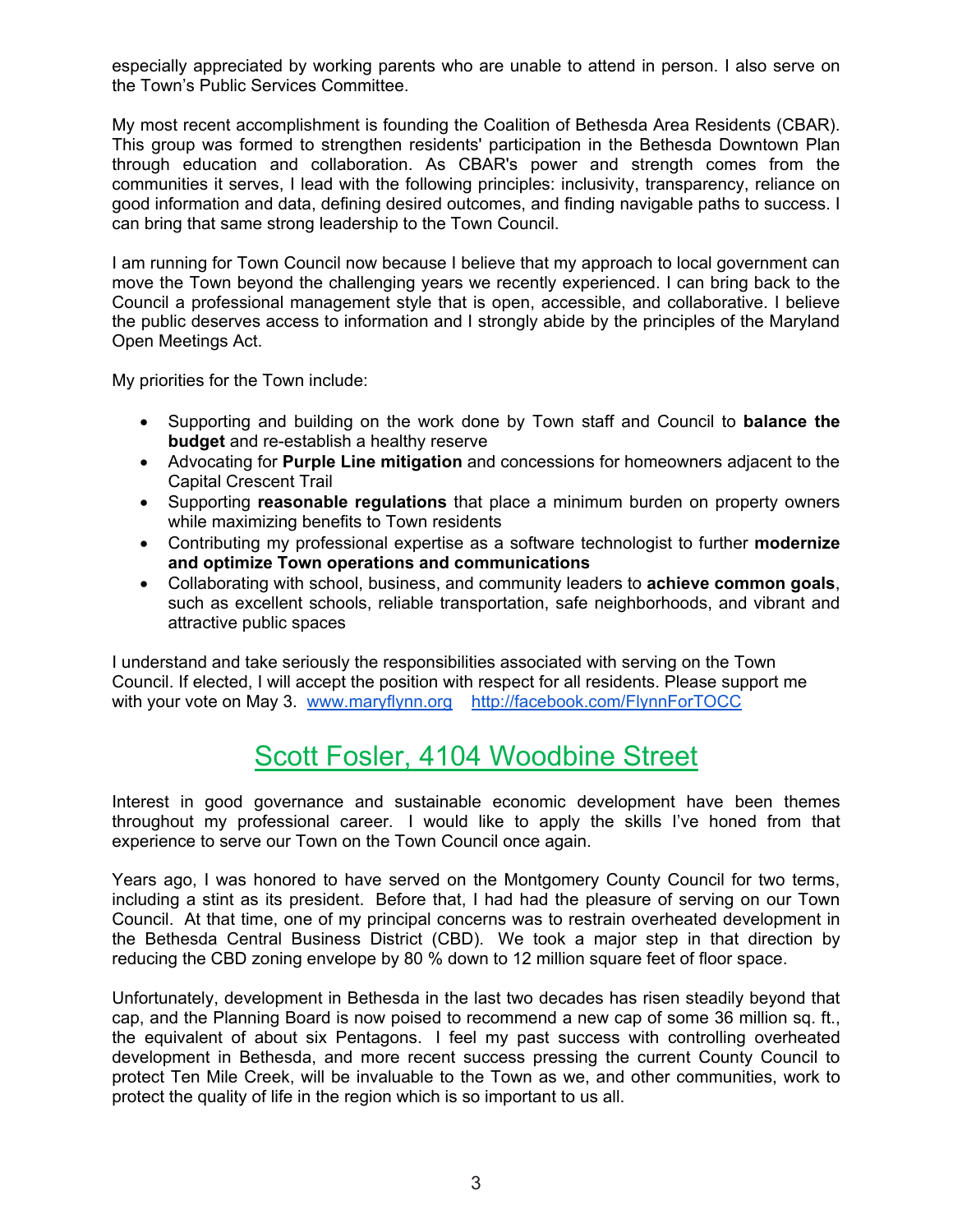A related concern throughout my public career has been to improve the quality of public services while restraining taxes through better management. All of these interests are consistent with my education, including a BA from Dickinson College and MPA from the Woodrow Wilson School at Princeton University, as well as my professional work with the US National Commission on Productivity; the Committee for Economic Development (CED), a national business organization of top corporate executives; as president of the congressionally chartered National Academy of Public Administration; and with the University of Maryland School of Public Policy, where currently I'm a Senior Lecturer.

My wife, Gail, and I love our Town. In 2014 I was appointed to the Town's new Ethics Commission, on which I served until last month. The Commission turned out to be in the eye of the storm that stirred up our Town following last year's eventful Town Council election. We need to work together as a community to heal old wounds and to face the challenges, both internal and external, that put at risk so much that so many have worked for. I'm running for the Town Council to address those challenges.

### Barney Rush, 6917 Maple Avenue

I moved to our town 13 years ago with my wife, Marjorie Shaw, our two daughters. We've always felt grateful to live here.

I enjoy giving back to our community, and have served for the past two-and-a-half years on the Climate and Environment Committee, and as a member of the Power Reliability Task Force. If you attended the Town's July  $4<sup>th</sup>$  Event with the Rockville Concert Band, you heard me playing saxophone. I've also been a Red Cross volunteer at Walter Reed.

My career in finance and business has allowed me to develop skills in analysis, budgeting and negotiation which I can bring to the Town Council. Following positions with the State Department and investment banking, I developed large scale alternative energy projects and then served as CEO of European operations for a US electric utility, and CEO of a startup company making hydrogen generators. More recently, I've worked with several start-up companies as an operating partner of a private equity firm. I'm currently on the Board of Directors and on the Audit and Finance Committee of ISO - New England, the independent nonprofit authority that operates the electric grid for that six state region.

On key issues we face, I believe that:

- The Council must be fully engaged and work with our residents to push for a rational Bethesda Downtown Plan that does not harm our community and instead adds to our green space.
- As it appears likely that the Purple Line will proceed, we must have a comprehensive mitigation plan.
- We need to maintain our high standard of community services, while ensuring a prudently managed budget.

I like to listen, ask questions, listen to the answers and study the information, before making a decision. That has been my approach while serving this year on the Climate and Environment Committee, where very divergent yet legitimate views regarding the Tree Ordinance were expressed. I worked hard to offer a compromise proposal to address the concerns raised by all.

Finally, I believe our Town Council is strongest and can carry the most weight with other jurisdictions and officials when it has been elected with the broadest participation of our residents. This principal – the inclusiveness of our representative government – is fundamental, in my view.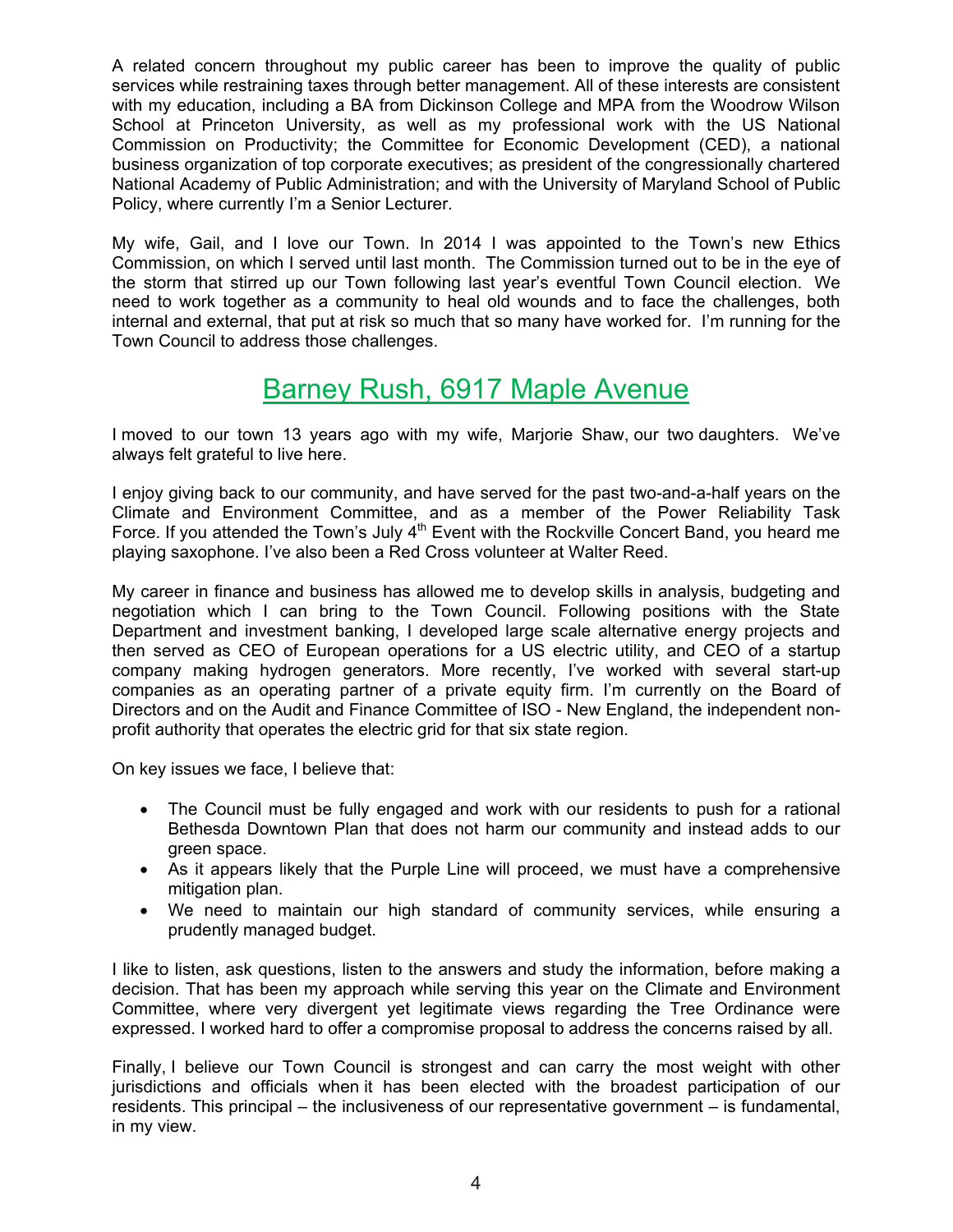Town government matters. It should be collegial, open, respectful and fair. That is the attitude I will foster on the Council, if I'm elected.

### Henry Smith, 4301 Bradley Lane

Dear Neighbors:

My wife Laurie and I moved to Chevy Chase in 1998. Our three children are now adults and we have five grandchildren. Our Town has also changed since 1998 and now faces great challenges requiring new *Leadership, Know-how and Action.*

Our next Town Council will grapple with the **Bethesda Sector Plan, Purple Line mitigation and the \$5 million owed the state.** The Town's budget needs serious attention. These are challenges that directly impact our town's lifestyle and finances. They require leaders who can build partnerships for success, and who can take the Bethesda and Purple Line fights to our county and state officials.

As your Council Member I offer 40 years of experience building coalitions in government, universities and the private sector. **I offer leadership to take on these challenges, know-how to get it done, and action that will be felt in Rockville and Annapolis!** 

I will use my *leadership* experience as a former mayor, U.S. assistant secretary and university administrator to: Reduce unnecessary Town regulations; protect Chevy Chase's tree canopy; *and protect Chevy Chase Elementary from town intrusions.* 

I will use my *know-how* from years in government to: Take the Bethesda Sector battle to county officials; take the Purple line mitigation battle to state officials; and to restrain the Town budget.

Finally, I will take *action* to: Email residents on all key issues; demand safety and traffic management during Chevy Chase and Bethesda construction; fight for smaller buildings and more green space in the Bethesda Sector Plan; and hold Town elections on the state election day.

*I respectfully request your vote for Town Council on May 3rd.*

Henry M. Smith **henrymsmithedd@email.com** 

#### **Biography:**

- **Johns Hopkins School of Education (SOE**): Led transformation team that made SOE #1 in *US News* Assistant Professor of Education Politics
- **Assistant Secretary of Education in Clinton Administration:**  Built national coalitions for Direct College Loans, Goals 2000, Gear-Up
- **Chevy Chase Long Range Planning Committee**: Led Town Council plan to lobby County on Bethesda Sector with citizens
- **Mayor of Dover, NH:** Fought for downtown redevelopment and schools
- **New Hampshire Director of Public Transit**: Led public/private coalition to build transit system for 15-town region
- **Administrator at Tufts, Johns Hopkins, and AFL-CIO's National Labor College**: Raised millions through public/private partnerships
- **MPA, Harvard Kennedy School of Government; EdD, George Washington Univ; BA, Boston University**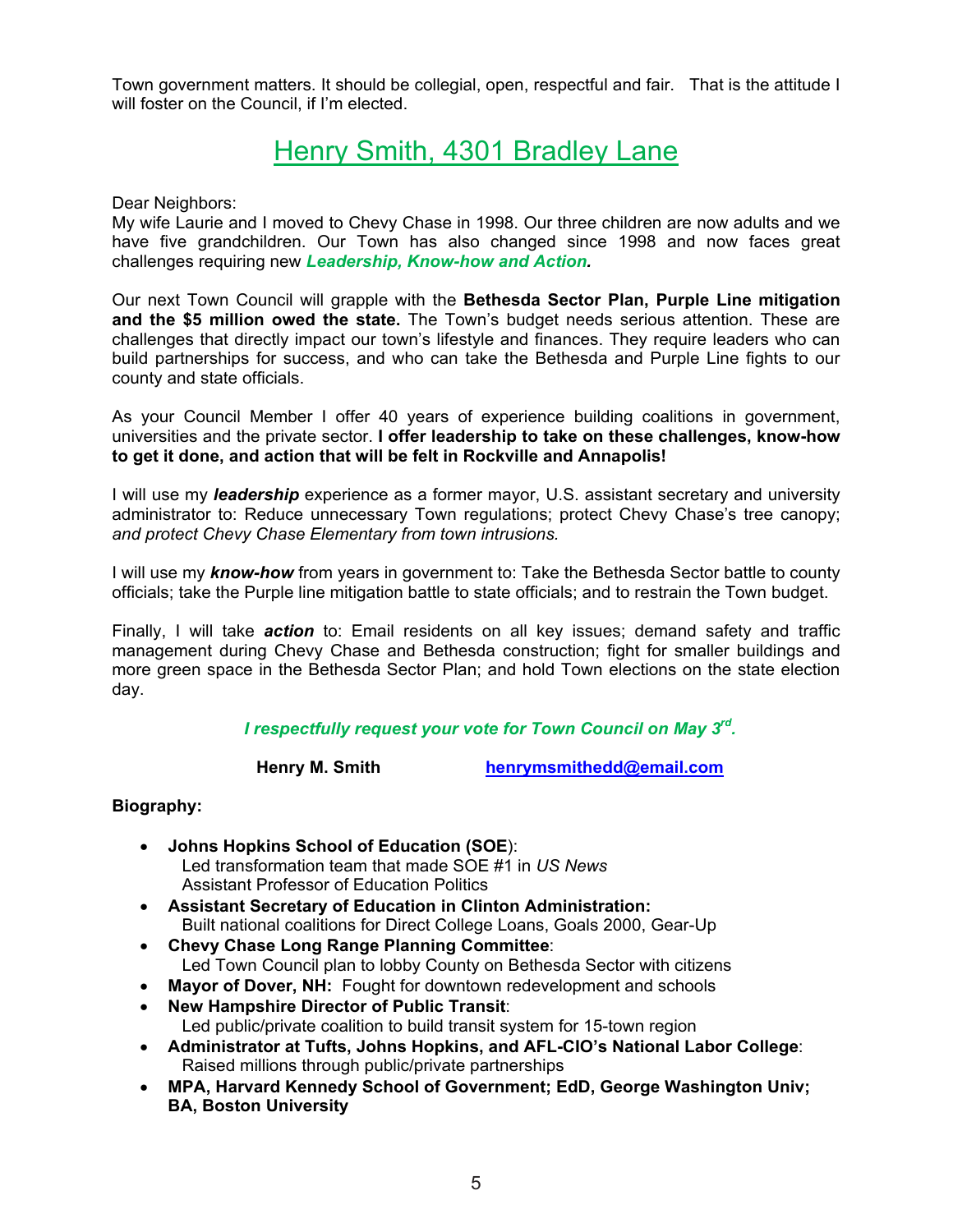### FY17 Budget Public Hearing And Adoption

The Town Council recently approved the proposed budget and tax rates for fiscal year 2017. At the May 3 Annual Meeting, the Town will hold a public hearing during which residents may comment on the proposed **\$2.7 million combined operating and capital budgets** as well as a proposed **real estate tax rate of 1 cent per \$100 of assessed value**. Following the public hearing, the Council will adopt the budget, with any changes, at the May 11 Council meeting.

### Financial Review & Budget Overview

Over the years, the Town has maintained fiscal stability through careful planning, and the Town continues to enjoy sound financial health. However, looking ahead, the Town will see a significant impact to its reserves and ongoing annual operating revenue. One reason is due to the recent Supreme Court decision that requires a state to provide a local income tax credit to those residents who pay taxes to another state. Another reason is that the state incorrectly assigned the Town income tax revenue that belonged to other municipalities due to an addressing error. To correct for past overpayments, the Town will owe \$5.6 million from the reserve account, which currently has a balance of \$7.5 million. However, we will be able to make interest-free payments over 15 years, beginning in May 2019, and the Town will retain significant reserves even after repayment of the \$5.6 million. Correcting for these two factors moving forward, the Town expects to receive approximately \$750,000 less in annual operating revenue, assuming a static tax base. This may affect the Town's annual operating budgets, and we welcome ideas from residents on what services should or should not be affected, as well as the possibility of a property tax increase to alleviate any shortfall.

### FY16 Financial Review

#### **Revenues**

• Total operating revenues are estimated to be \$2,602,000, under budget by \$696,000, due primarily to a decrease in income tax revenue as a result of correcting for State overpayments.

#### **Expenditures**

- Total operating expenditures are expected to be \$2,389,000, under budget by \$241,500.
- Total capital project expenditures are expected to be \$213,000, under budget by \$324,500. The Town expended funds for infrastructure repairs, new trees and park improvements.

#### General Fund Balance

• The Town's reserve balance as of June 30, 2016 is projected to be \$7,503,059.

### FY17 Proposed Budget Overview

#### Revenues

• Total operating revenues are budgeted at \$2,684,000, of which \$2.2 million is projected income tax revenue and \$120,000 is proposed real property tax revenue.

#### **Expenditures**

- Total operating expenditures are budgeted at \$2,139,000. The FY17 operating budget includes funds to continue the Town's high quality municipal services.
- Total capital expenditures are budgeted at \$545,000. The FY17 capital budget includes funds for anticipated infrastructure repairs, additional street lighting and new street trees.

#### General Fund Balance

• The Town's reserve balance as of June 30, 2017 is projected to be \$7,503,059.

Comprehensive budget documents are available for review in the Town Office and on the Town website: *www.townofchevychase.org.*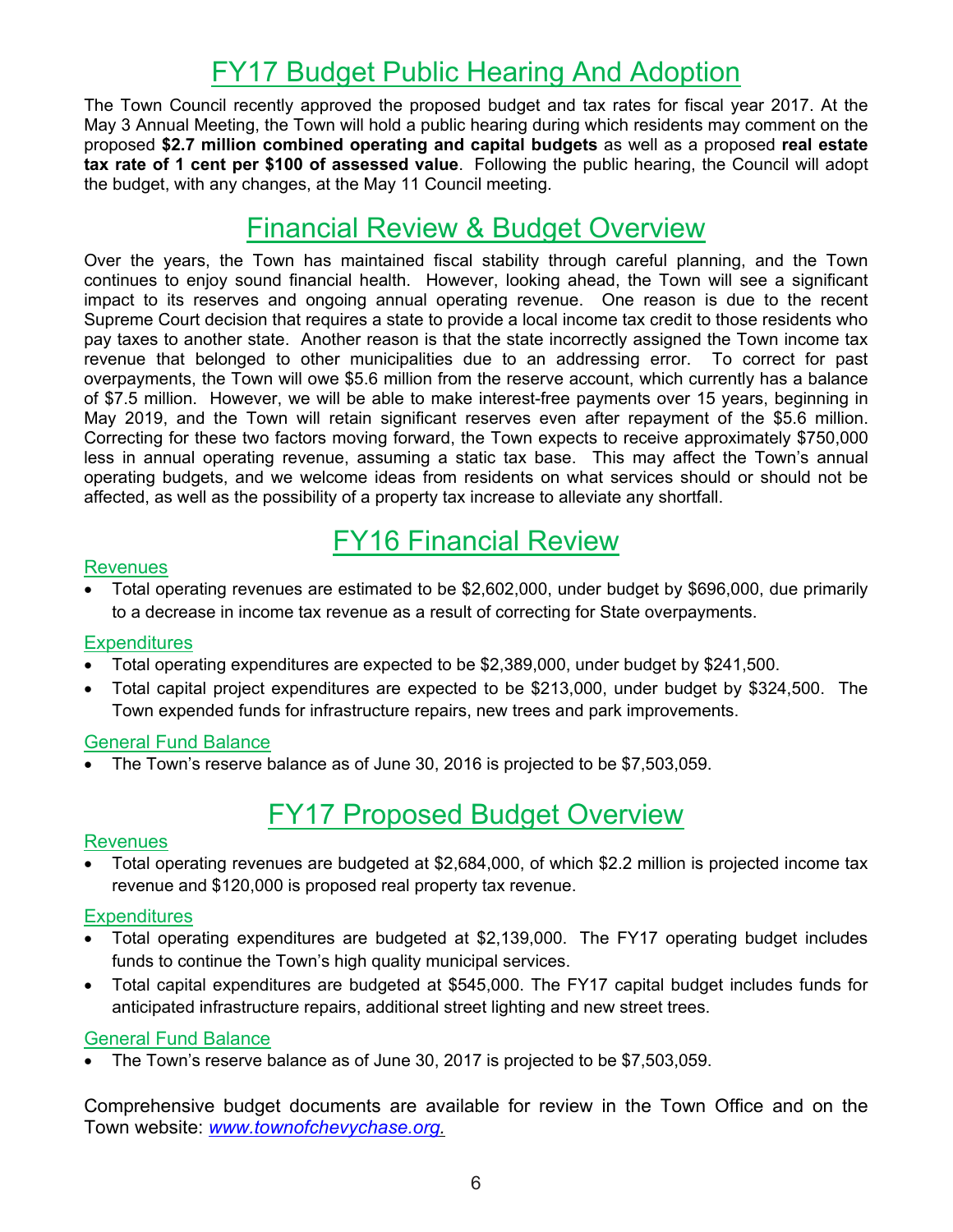### **Revenues**

#### Income Taxes

Given anticipated reductions in income tax revenue, primarily as a result of correcting for State overpayments, the FY17 budget assumes income tax revenue of \$750,000 less than budgeted in FY16.

#### Property Taxes

The Town Council is proposing to levy a real property tax of 1 cent per \$100 of assessed value. This is approximately equal to \$100 for each \$1 million in a home's assessed value.

#### Municipal Tax Duplication Reimbursement

If the Town levies a property tax in FY17, Montgomery County will provide approximately \$130,000 to the Town for savings realized by not providing certain services within the Town's borders.

### **Expenditures**

#### Municipal Services

The FY17 budget includes funds to maintain the Town's excellent municipal services, including twice weekly household trash collection; single stream recycling collection; yard trash and household organic waste collection; sidewalk snow removal; and street sweeping.

#### Civic Affairs & Special Events

The FY17 budget includes funding to continue and expand the Town's special events, including the annual July 4 picnic and parade, the Chili Dinner, movie nights, and concerts.

#### Employee Salaries

The FY17 budget includes a 1.4% cost of living adjustment for non-contractual Town staff members.

#### Professional Services for Purple Line and Bethesda Sector Plan Analysis

The FY17 budget does not include funding for services related to the proposed Purple Line project or the Bethesda Sector Plan.

#### Charitable Contributions

The FY17 budget does not include funds for charitable contributions given the anticipated reduction in income tax revenue.

#### Private Tree Planting and Maintenance

The FY17 budget includes funds to continue the Town's Native Canopy Tree Planting Program and Private Canopy Tree Maintenance Program.

#### Montgomery County Police

The FY17 budget maintains funding for 16 hours per day police coverage. In March 2016, the Council reduced this coverage from 24 hours per day.

#### Street Lighting

The FY17 budget includes funds for new street lights, upon the request of Town residents.

The Town Council wants to hear your thoughts on these proposals as well as the FY17 budget as a whole. You are welcome to share your comments at the public hearing on the proposed budget at the Town's Annual Meeting at 7 p.m. on May 3. You also are welcome to submit your comments by e-mail to townoffice@townofchevychase.org or by mail to Town Office, 4301 Willow Lane, Chevy Chase, MD 20815.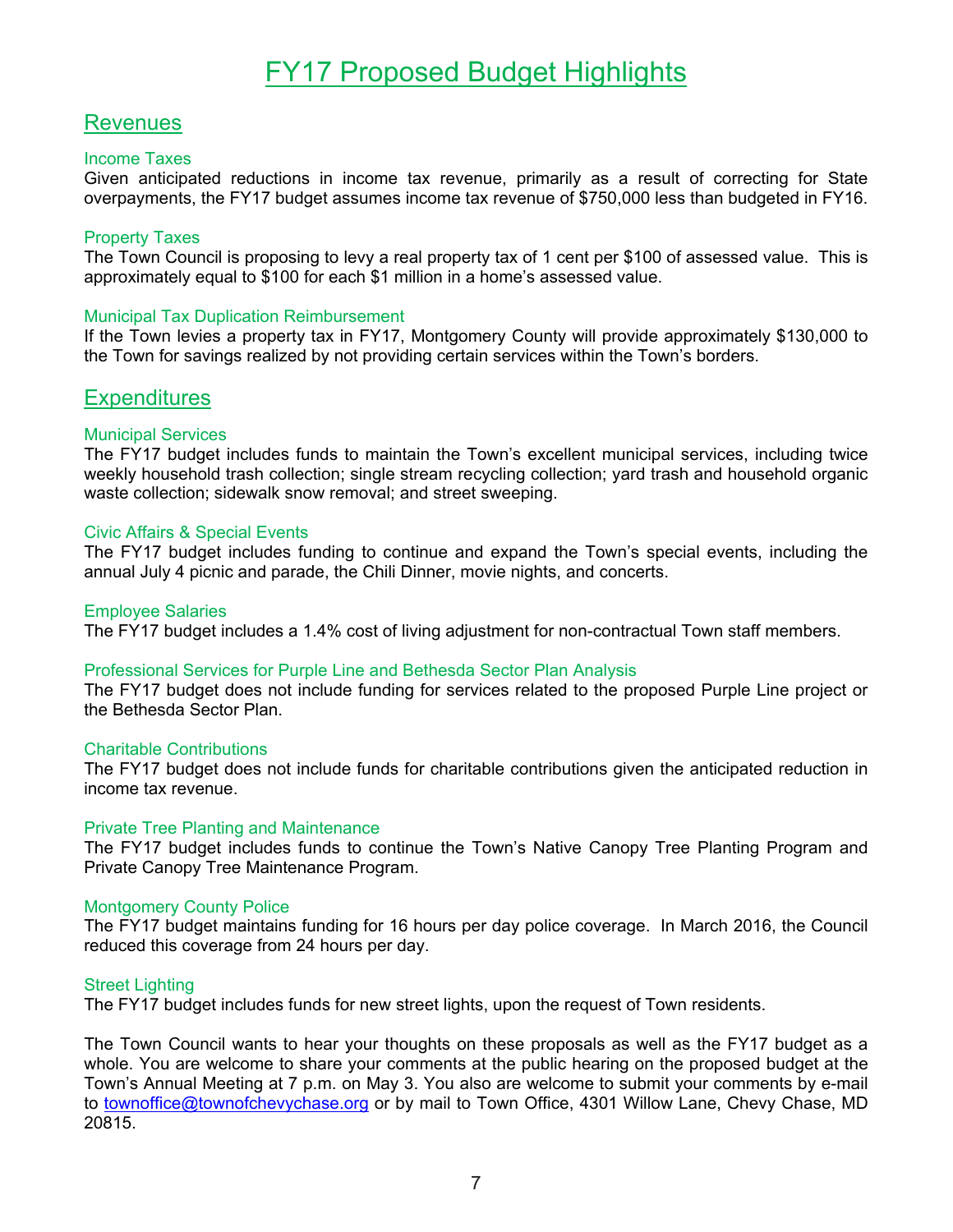**Town of Chevy Chase** 4301 Willow Lane Chevy Chase, MD 20815

PRSRT STD **FIRST-CLASS MAIL** PAID Bethesda, MD (1996) SUBURBAN, MD Bethesda, MD U.S. POSTAGE PAID PERMIT NO. 5814

#### **TOWN COUNCIL**

*Vicky Taplin, Secretary Al Lang, Mayor Fred Cecere, Treasurer John Bickerman, Vice Mayor Kathy Strom, Community Liaison Al Lang, Mayor John Bickerman, Vice Mayor* 

### Annual Town Meeting and Election Issue 2016 Election and FY17 Budget Information Enclosed

## Election Day - May 3, 2016

#### Polling Location and Hours: Town Hall, 4301 Willow Lane, 8 a.m. - 8 p.m.

#### Voting Eligibility

To be eligible to vote in the May 3 Town Election, you must be a citizen of the United States, at least eighteen years of age, have resided within the corporate limits of the Town for thirty days preceding the Town election and be a registered, qualified voter of the State of Maryland, Town of Chevy Chase.

#### Voting By Absentee Ballot

Any qualified voter may vote by absentee ballot. Residents desiring an absentee ballot must apply individually in writing (by mail, fax, email or in person) to the Town Office. An absentee ballot request form is included in this newsletter and available on the Town website. The absentee ballot must be returned in the printed envelope provided by the Town. To be counted, any absentee ballot must be received by the Town by 8 p.m. on Election Day, May 3.

#### Election Board

Residents with questions on any aspect of the election are encouraged to contact a member of the Election Board: Steve Lawton, Chair, 301-654-5904; Mike Lebowitz, 301-652-0452; and Gloria Tristani, 301-215-4005. The Town has contracted with the League of Women Voters to work with the Town's Election Board to administer and monitor the election.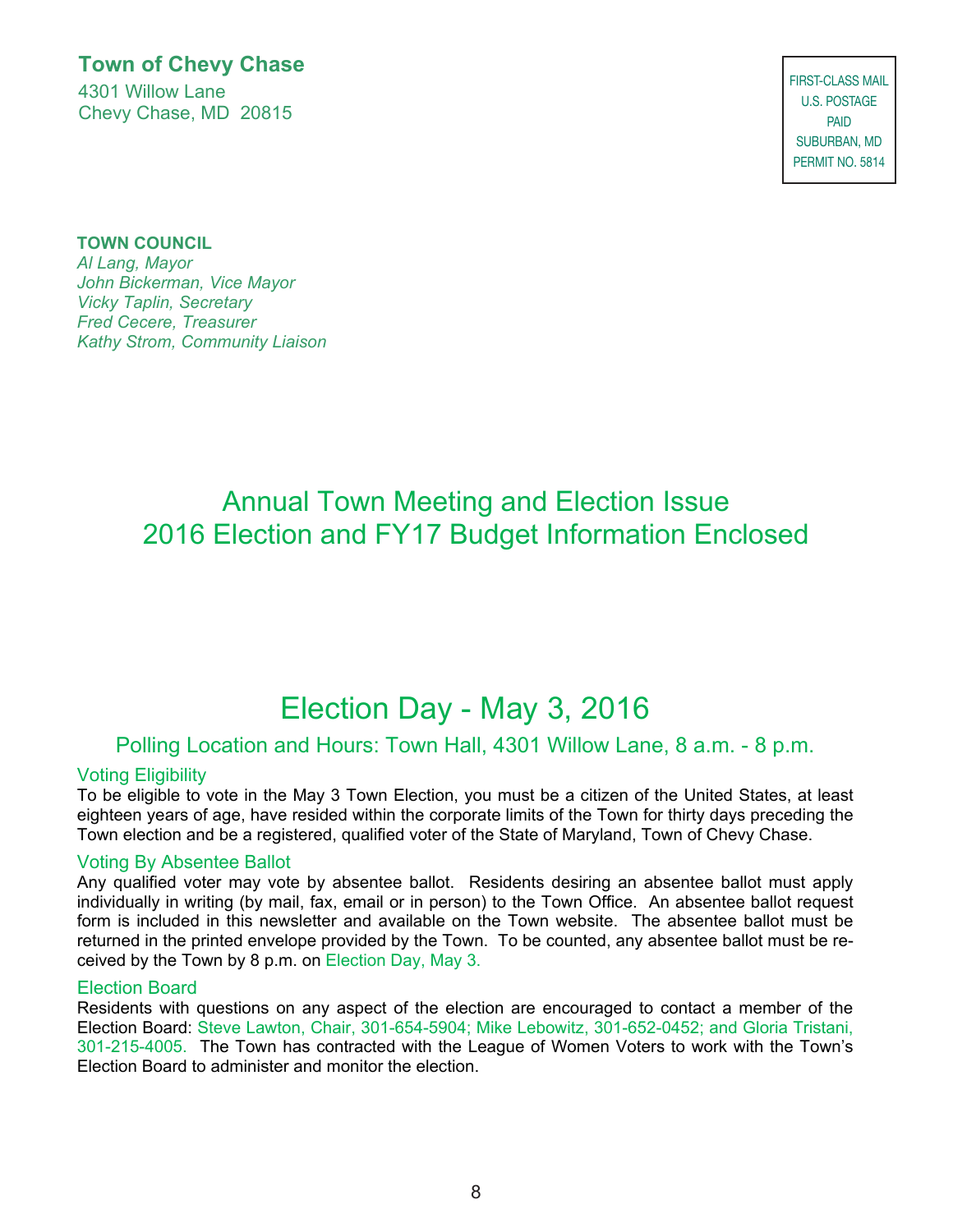## **REQUEST FOR ABSENTEE BALLOT**

### **Town of Chevy Chase Council Election Tuesday, May 3, 2016**

To be eligible to vote in the May 3 Town election, a resident must be a citizen of the United States, at least eighteen years of age, have resided within the corporate limits of the Town for thirty days preceding any Town election, and be a registered voter of the State of Maryland in Montgomery County.

DATE \_\_\_\_\_\_\_\_\_\_\_\_\_\_\_\_\_\_\_\_\_\_\_

| <b>ADDRESS</b> |
|----------------|
|                |

PHONE **EXECUTE** 

Please provide an absentee ballot so that I may vote in the Annual Election of the Town of Chevy Chase on Tuesday, May 3, 2016.

 $\overline{\phantom{a}}$  ,  $\overline{\phantom{a}}$  ,  $\overline{\phantom{a}}$  ,  $\overline{\phantom{a}}$  ,  $\overline{\phantom{a}}$  ,  $\overline{\phantom{a}}$  ,  $\overline{\phantom{a}}$  ,  $\overline{\phantom{a}}$  ,  $\overline{\phantom{a}}$  ,  $\overline{\phantom{a}}$  ,  $\overline{\phantom{a}}$  ,  $\overline{\phantom{a}}$  ,  $\overline{\phantom{a}}$  ,  $\overline{\phantom{a}}$  ,  $\overline{\phantom{a}}$  ,  $\overline{\phantom{a}}$ signature of applicant (required)

 $\mathcal{L}_\text{max}$  and  $\mathcal{L}_\text{max}$  and  $\mathcal{L}_\text{max}$  and  $\mathcal{L}_\text{max}$  and  $\mathcal{L}_\text{max}$  and  $\mathcal{L}_\text{max}$ print name (must be legible)

To be counted, any absentee ballot must be received by the Town office by **8 p.m. on Election Day, Tuesday, May 3, 2016.** The ballot must be in the printed return envelope provided by the Town at the time the ballot was issued. Absentee ballot requests are considered public documents and are subject to public inspection.